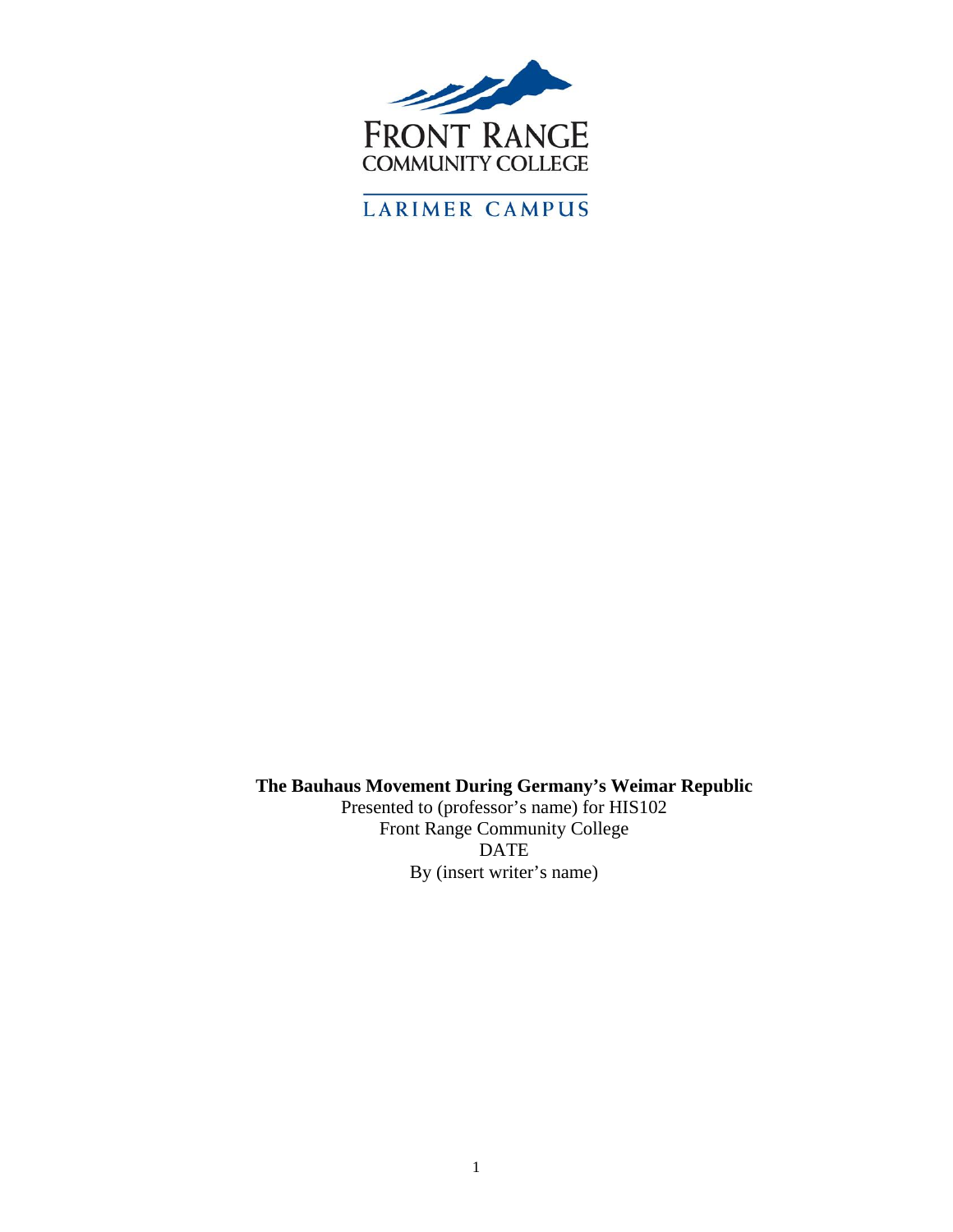

The Bauhaus, or literally the house for the building arts, is perhaps Germany's most important cultural contribution of the twentieth century, for the Bauhaus revolutionized the way that art and design were thought of and taught. Like an old classic chair which had declined into a state of disrepair, covered in layers of thick, peeling lacquer, and neglected for years, art for centuries had slowly become less and less relevant to most of the segments of society, merely serving as ornamentation or decoration and becoming accessible to fewer and fewer people. "The Bauhaus began with a utopian definition: 'The building of the future**'** was to combine all the arts in ideal unity."<sup>i</sup> Note: this is cited because it is a direct quote The Bauhaus was able to strip art of its typically superfluous characteristics, leaving an exposed and raw idea which could then be theoretically reshaped and redesigned without the usual conventions limiting the design, effectively rendering art once again functional. Rivaling the Bauhaus' innovating approach to artistic creation, is the fact that the school was founded and subsequently produced a surprising amount of brilliant work during one of Germany's most turbulent eras.

The entire duration of the existence of the Bauhaus in Germany is inextricably linked to that of the Weimar Republic. In a virtually mirrored relationship, the two undergo near coinciding periods. It can be said that the Republic underwent three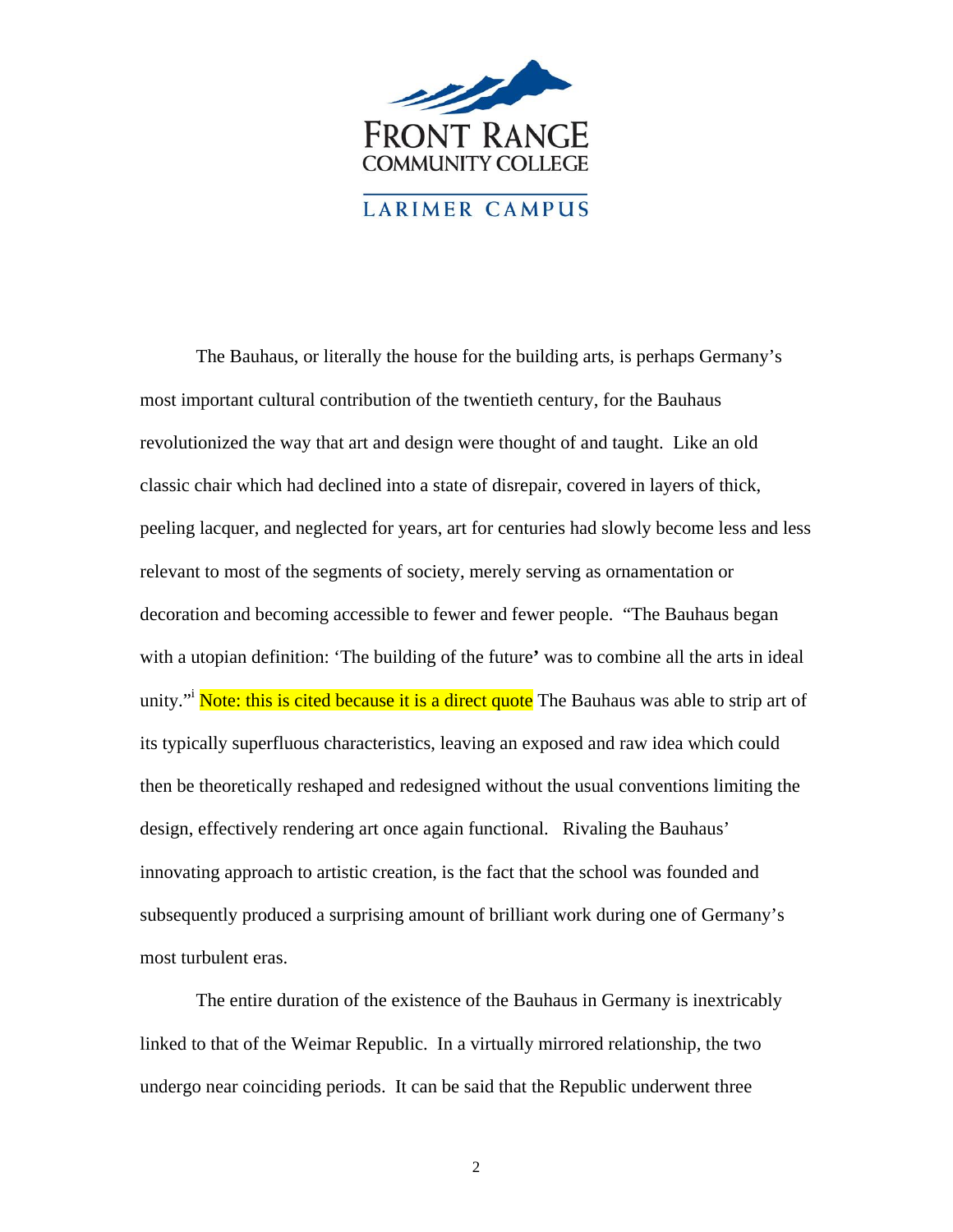

separate and distinct eras during its short-lived existence. The first period of Weimar, from 1919 through 1923, is characterized by the inception of the Republic and its ensuing stormy first few years marked by turmoil and its attempts at establishment in the face of adversity. The next period of Weimar was its so called golden age, from 1924 to 1930, which saw the Republic gain its feet and experience a relative political and economic calm while inexplicably encountering a cultural boom. Weimar draws to a close in 1930 with the dissolution of its parliamentary democracy, and subsequent takeover by the Nazi party which marks the third and final period of the Republic.

Uncannily, the Bauhaus school experienced three periods which parallel that of its Republican counterpart. The initial period of the Bauhaus, known as the Weimar period, lasted from 1919 until 1925 and was equally as tumultuous as that of the Republic having to battle outside forces for the integrity of the school. The Dessau period of Bauhaus, from 1925 through 1928, is the second period for the school and exemplifies their most productive period. And the final period of the Bauhaus, is that of the Berlin Period which lasts but a short time before the schools' premature closing by the Nazis in 1933. Suffice it to say that the Bauhaus school was a microcosm for the Weimar Republic, being shaped by the same external forces, struggling with internal strife, was founded with the same high handed ideals, lasting virtually the same period of time, and succumbing to the same end.

To understand the existence of the Weimar Republic, it is important to first touch upon the foundation and goals of the Republic which were set forth by the framers of the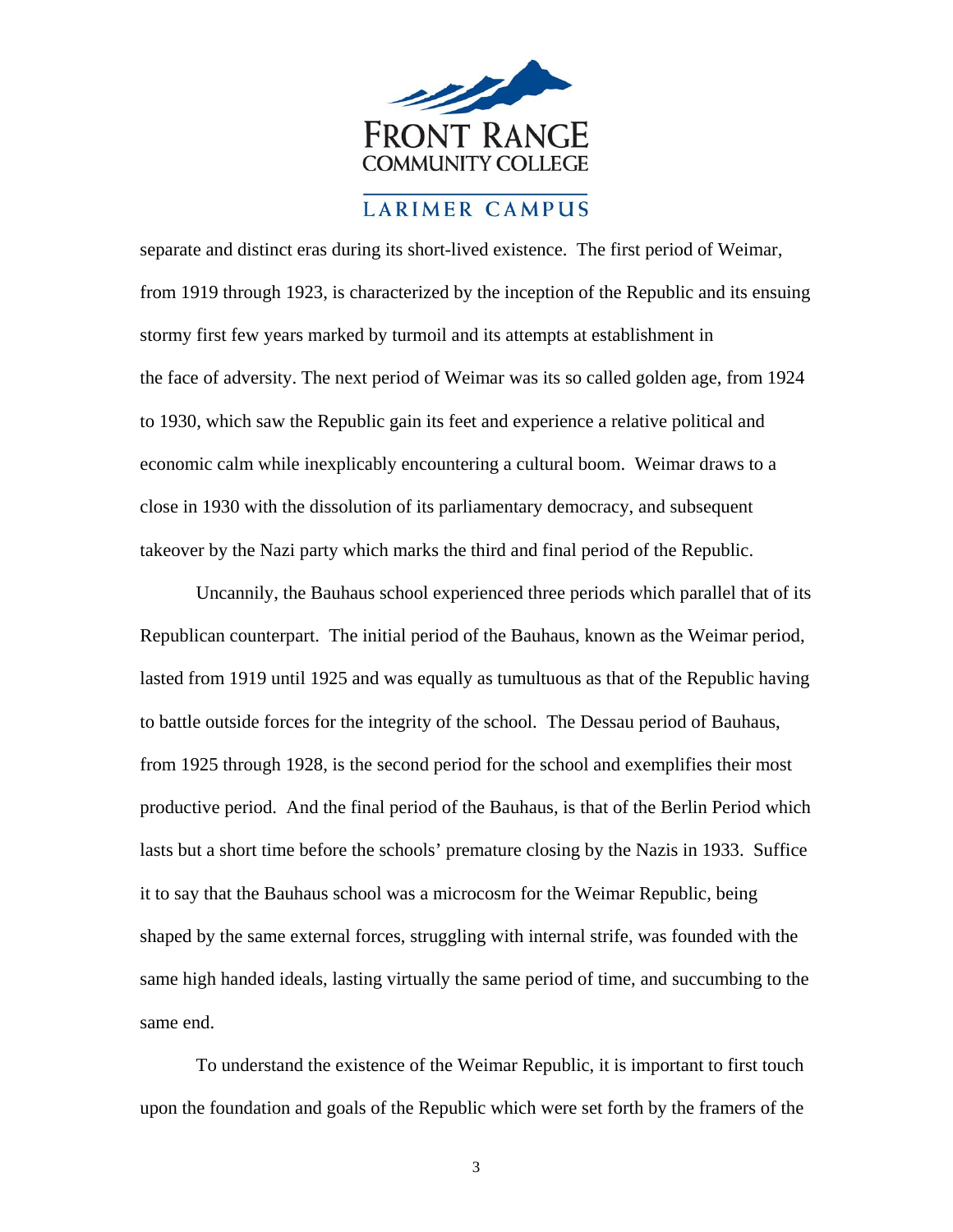

constitution of Germany after their defeat at the hands of the Allied forces in World War I. On January 19th, 1919 national elections for a National Assembly were held. The more liberal parties, those representing a desire for a shift away from the traditional German authoritarian monarchical system of government, received roughly 76% of the popular vote.<sup>ii</sup> Note: this information is cited because it contains specific data that is not common knowledge and particular to the cited author's research It was these elected Assemblymen who effectively ratified the choice of a parliamentary-style government. This recently elected Assembly convened to write Germany's new constitution in the small Thuringian town of Weimar, giving the Republic its name.

 Aside from the task of developing a new ruling method, the second most important task for the new government was to devise a plan for the economic recovery of Germany. A third goal of the new German government was establishing a new role in the international balance of power. As the Kaiser abdicated his throne, so too did his Imperialistic dreams, which had been imbedded in the German nationalistic landscape for decades, vanish. The new Germany would no longer have the option of constructing a visible empire on par with that of the global powers such as Great Britain.

Very much like the Weimar Republics' foundation, the Bauhaus school was established out of the ashes of World War I. During the last days of the war, a young architect by the name of Walter Gropius was appointed by the local government in the town of Weimar to take over the Weimar Art Academy as well as the Weimar Arts and Crafts School. This was a prestigious position in that Weimar had an equally prestigious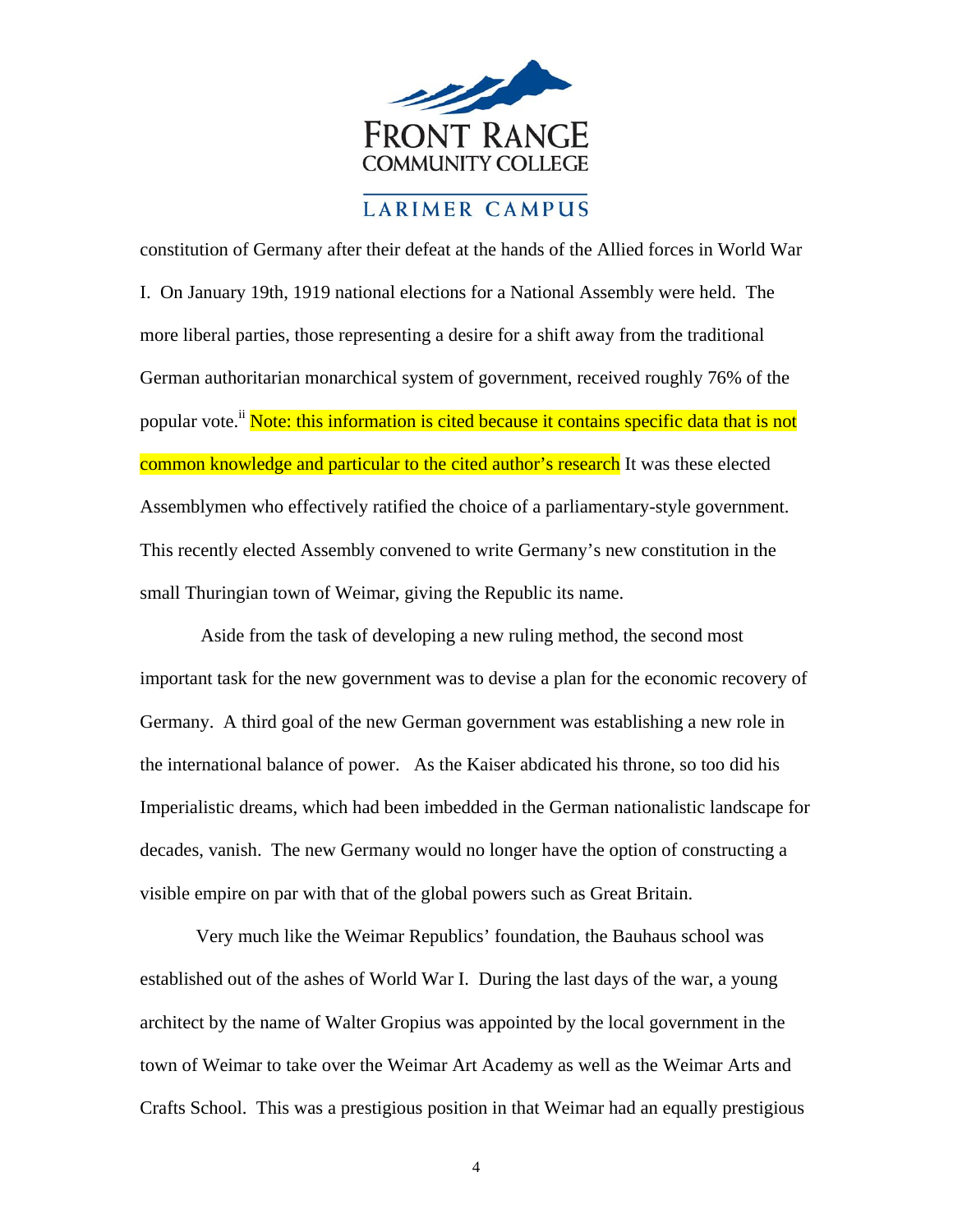

artistic history. Gropius would only accept the position of head of the school if the National Art Directors agreed to allow the architect to make some fundamental changes in the schools' curriculum.<sup>iii</sup> Note: this information is cited because it is particular to the source author's research and is not common knowledge Gropius was of the school of thought, known as *Werkbund* in Germany, which held an, "ideal of a cultural integration of the great periods of the past wherein art, morality, politics and religion all formed one living whole.<sup>"iv</sup> Note: this is cited because it is a direct quote It was this type of attitude which he believed was responsible for the recent phenomenon of hoarding of art by the bourgeoisie, effectively keeping it from the public where it can be enjoyed by all.

Gropius believed that the teaching methods associated with the modern art schools were not only doing society a great disservice, but the artist as well, by disassociating the artist from society and cultivating an artist's abilities in such a narrow definition of art that he completely forsook the handicrafts. Gropius therefore felt it important that this trend be reversed and allow art to be democratized.<sup>V</sup> Note: this information is cited because it is particular to the source author's research and is not common knowledge

It was his intention to transform the national art school in Germany into a design center whereby the various arts were brought together into a modern synthesis, whereby art could be and should be reconciled with an industrialized culture, for it was his belief that industrialization was not the enemy of early twentieth century society, but an unavoidable component which could be harnessed and married to artistry. A coinciding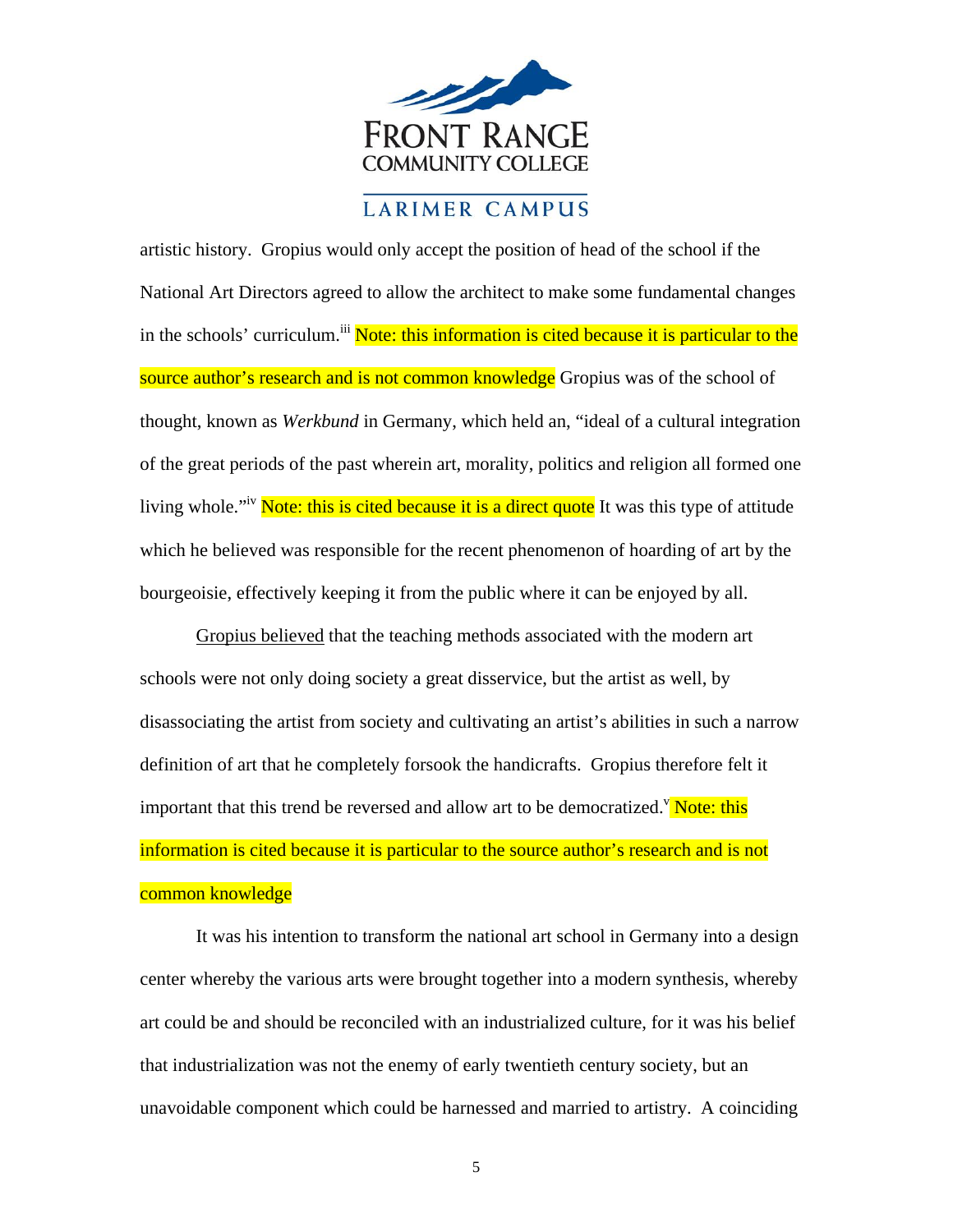

goal was to demonstrate to his students that they must face the facts of their future, a future involved primarily with industry and mass production rather than with individual craftsmanship. So in May of 1919, Gropius combined the two art schools in Weimar under one program and one name, the Bauhaus. The central theme of the new school was, "the forming of the entire human environment through architecture, industrial design, painting and sculpture<sup>"vi</sup> Note: this is cited because it is a direct quote

Gropius' ideas about the state of art in the twentieth century were not novel in the art world, Oskar Schlemmer, one of the artists recruited as a master teacher at the Bauhaus stated his convictions as follows,

"God has come to inhabit men - their religion, which is enlightenment and belief in themselves; and their dwellings which are their churches. Neither pictures of legendary Greek gods and heroes, nor Adorations of the Magi, nor sunsets of Nice decorate the walls of my rooms, but my own intrinsic feelings of godliness, heroism, life, my worship of the mystical and unconscious, the sunrise and sunset of my soul - these are portrayals worthy of contemporary man…Our true subject now is to reveal the psychic aspect."<sup>vii</sup> Note: this is cited because it is a direct quote In other words, to find man's role in the universe. Aside from Schlemmer, many other prominent artists of the day, each with similar attitudes toward art came to join the faculty of the Bauhaus. Kandinsky, Paul Klee, Gerhard Marks, Lyonel Feininger, Johannes Itten, and Laszlo Moholy-Nagy were all original master teachers.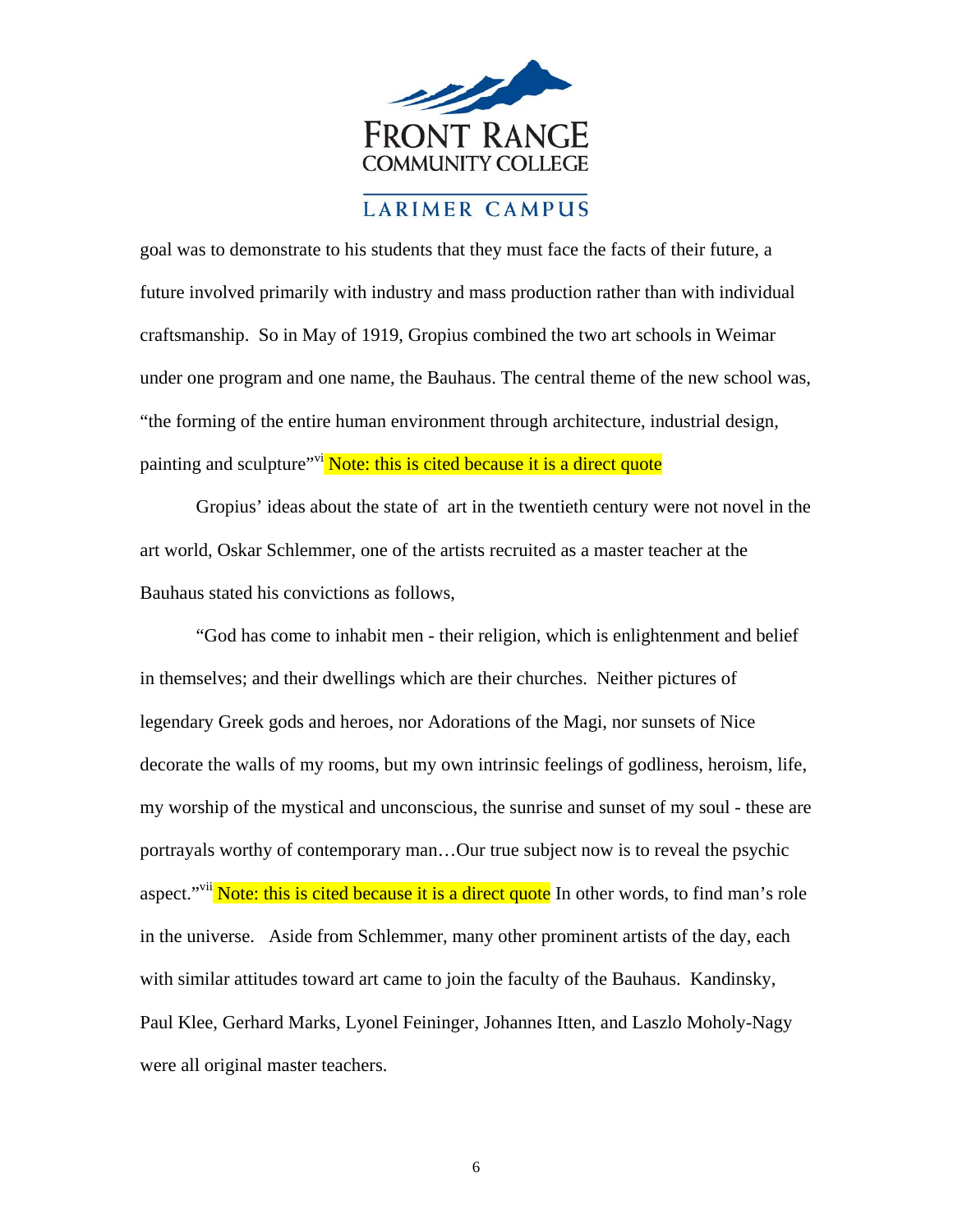

The general unrest, disorder, lack of direction and uncertainty in Germany after World War I actually fostered the establishment of institutions that had new types of programs, such as the Bauhaus, and this is the crucible in which the Bauhaus was formed in Weimar in 1919. The Bauhaus met with opposition from the very beginning from the government and all sides of the populace due to an overwhelming ignorance and reactionary fear of the unfamiliar. The school experienced a constant hindrance to their work having to devote roughly 90% of their time and efforts to battling national and local hostilities, leaving only a paltry 10% for the actual creative work.<sup>viii</sup> Note: this information is cited because it is particular to the source author's research and is not common knowledge A large segment of the German population was ever vigilant for any signs of Bolshevism, for they saw it as an insidious evil which left unchecked would permeate all segments of society. Their fear of Marxism, Communism, Collectivism, *et al* reached such a degree that they began to perceive it everywhere, even when it was nonexistent: in politics, in the trade unions, in the schools, and in their art. It was this mind set which immediately cast the shadow of Socialism/Communism upon the Bauhaus, for the school was founded during a Socialist regime in Thuringia. Gropius stressed to all the faculty, students and administrators to remain aloof of any political activity, but to no avail. For the Bolshevik-art tag remained with the school. It didn't help matters that the school commonly incorporated in their teaching, words like Bourgeoisie, Proletariat, communal setting, the collected work, etc., which were commonly viewed as Marxist catch phrases. The Bauhaus was no more a Communist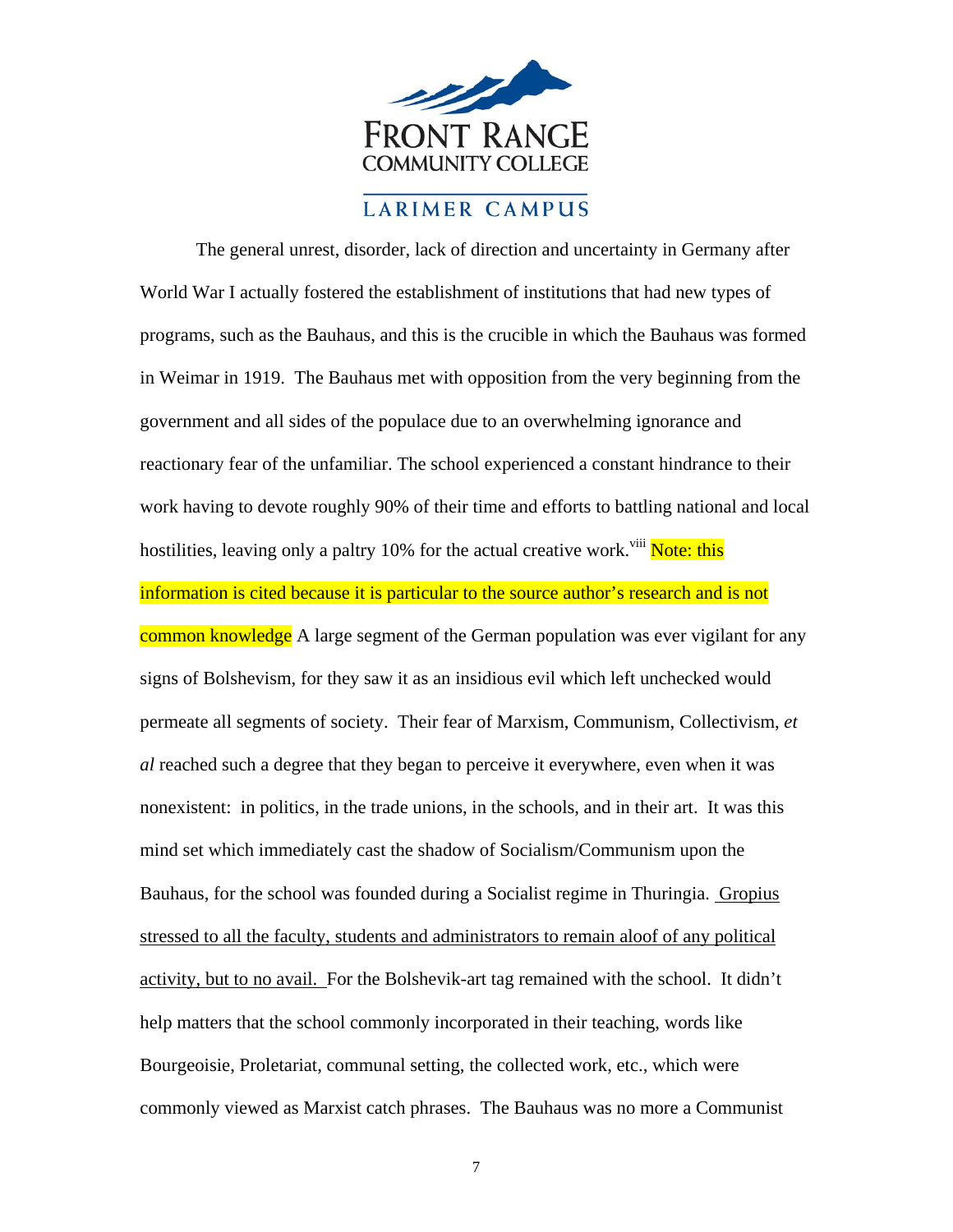

because it is particular to the source author's research and is not common knowledge organization than the Boy Scouts, but largely due to the stereotypical treatment that all modern art was being given at the time, that of a divisive and subversive activity, the Bauhaus was labeled by the Right as art-Bolshevism.<sup>ix</sup> Note: this information is cited

There were attacks upon the school for other reasons from the conservative right as well. In a country where the end of the War spelled the end of their beloved monarchy, a new world order which put Germany further from the top than they felt was deserved, and the economy and politics were wrought with instability, they were not about to tolerate a threat to another of their institutions. This was a war the reactionaries felt they could win. The overtly radical concept of the school alone was frightening and threatening to the conservatives' established views of academia and orthodoxy. And the art itself was blatantly confrontational and challenged the established art houses and conventions. A further threat came from the moderate left, from yet another naïve and ignorant group, the local craftsman organizations and trade unions. Their fears were founded upon, and unjustly so, that the school was another threatening factor which was likely to accelerate the decline of the crafts which they believed was resulting from the 20th century industrial movement. Of course if the unions had been less reactionary and would have bothered to examine the Bauhaus' principal statement, they would have seen that it was the schools' intention to link the trades with art, not destroy the trades.<sup>x</sup> Note: this information is cited because it is particular to the source author's research and is not common knowledge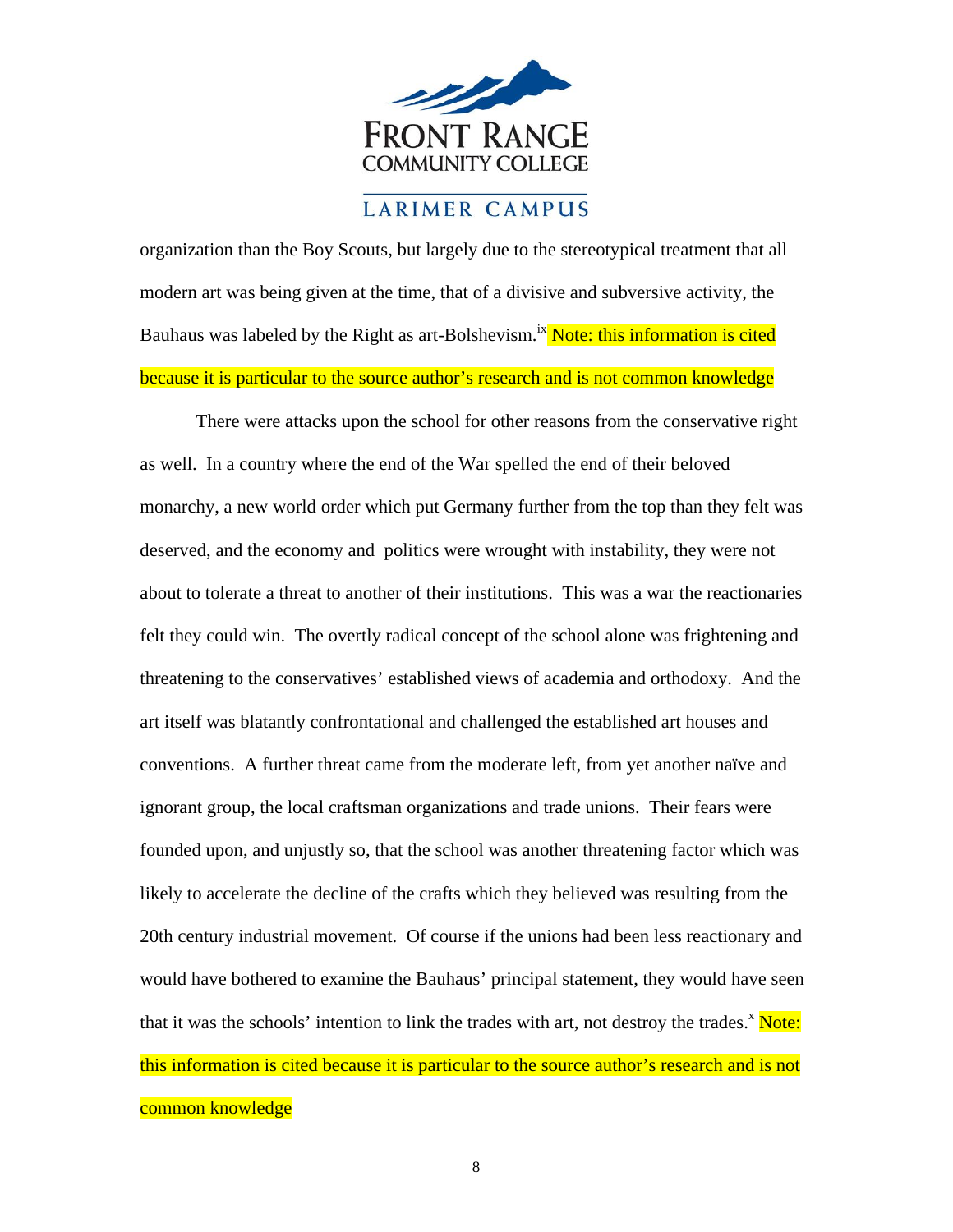

Perhaps the biggest obstacle in which the school had to stand against in the face of success was the government - the same government who had ratified the original Bauhaus project, the same government who was facing similar struggles for legitimacy and support of their own. The initial indifference, with which the local government had been treating the Bauhaus, soon changed to what could only be called open hostility. This animosity began gradually, with the already limited budgets for the funding of programs unexplainably being cut, until financial crisis were evident. In response to these financial straits, and acting in a fiscally responsible manner, the school endeavored to sell much of what the students and faculty produced to the public. However, the government once again stepped in and banned the practice. They stated that the entry of state funded institutions into the free market was unfair competition with private enterprise. Feeling completely menaced by an antagonistic government, who hamstrung them at every turn, the founders, masters, students and director all decided upon the dissolution of the Bauhaus in Weimar in order to pre-empt the inevitable attempt by the government to close the school. So during the holiday months of 1924/1925, the masters and students separately wrote letters to the government of Thuringia notifying them to the fact that upon completing their contractual agreements the school would close down. The Bauhaus school in Weimar closed its doors in the spring of 1925.<sup>xi</sup>Note: this information is cited because there are differing dates proposed by multiple authorities and this particular source has been accepted by the author as the most likely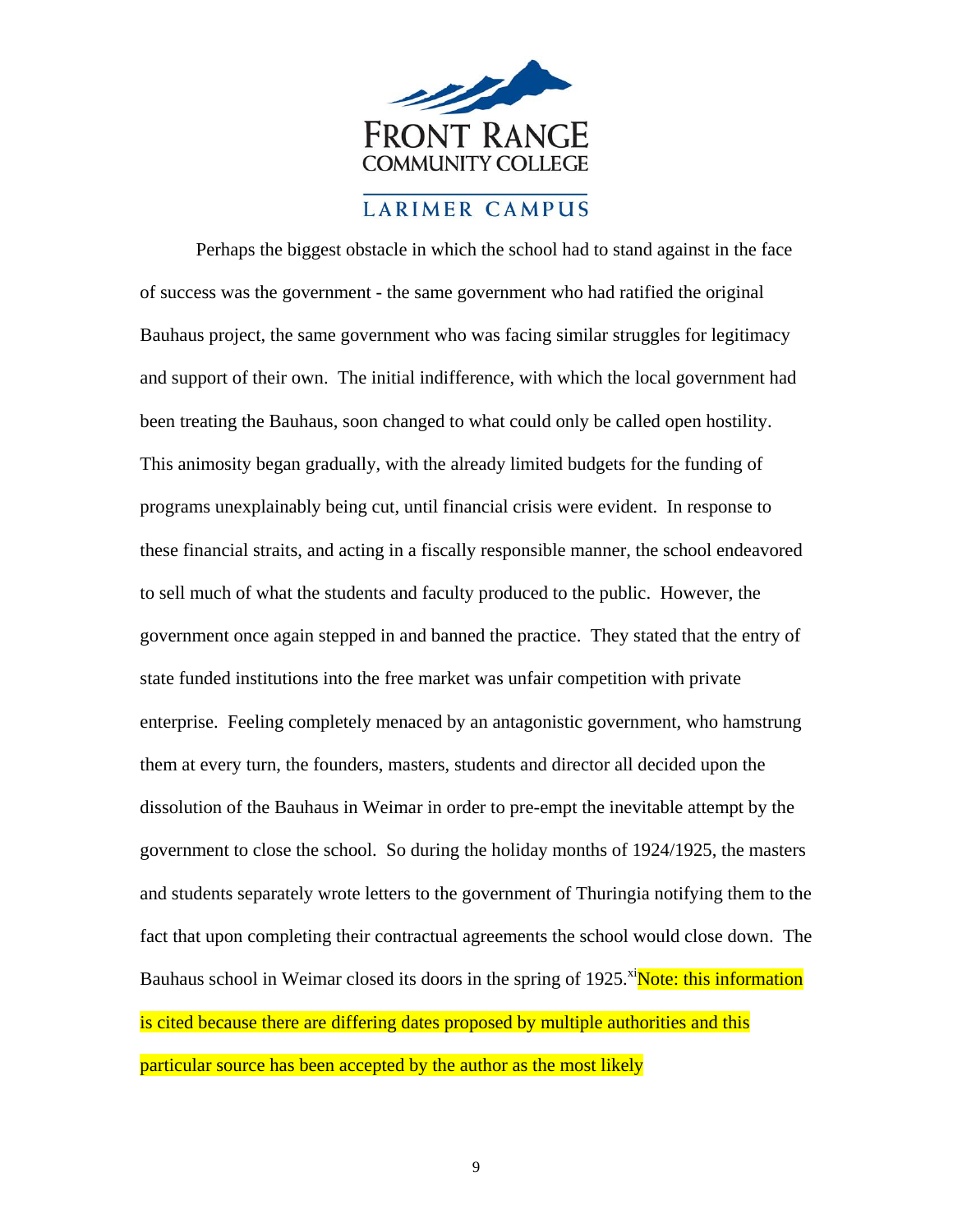

Despite all of these hurdles, the Weimar period as it is now known, was one of strong developmental groundwork. The artists began to build a base from which to erect their vision of a return to a functional art. For the students of the Bauhaus, their vision became, in effect, their attempt at coping with the disorientated post-war culture and the continuing dissemination of modern technology throughout society. They developed and implemented a program whereby the artist was taught by both a master artist and a craftsman so that the artist could return to a functioning member of society not merely a disconnected specialist.<sup>xii</sup> Note: this information is cited because it is particular to the source author's research and is not common knowledge

The move of the Bauhaus in 1925, to the small mining town of Dessau was a fresh start, for the town welcomed the school with open arms. Also the small town atmosphere offered some advantages not found in Weimar. For instance, the mayor of Dessau, Dr. Fritz Hesse, was a farsighted person who wholeheartedly supported the principles of the Bauhaus and allowed it to develop undisturbed for a number of years. Also there was relatively simple administrative machinery which made contact with the local authorities much more conducive, not to mention the number of authorities was comparatively few which allowed for the Bauhaus a certain degree of freedom without the local government constantly interfering.

Upon re-opening, the faculty remained for the most part intact, however a number of former students, namely Herbert Bayer, who had completed their studies joined the staff as teachers. Unlike Weimar, where only the interiors contained the work of the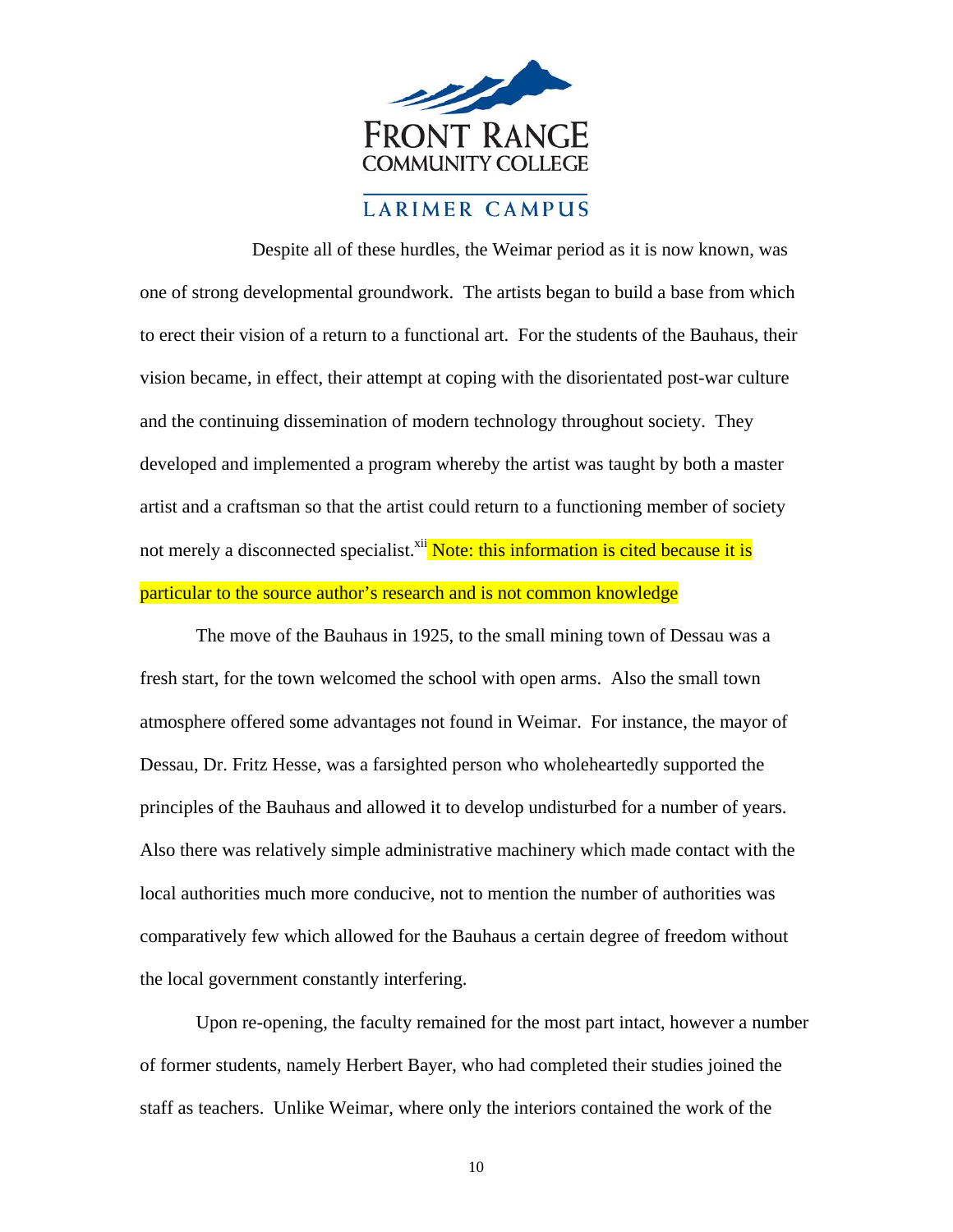

Bauhaus students and faculty, the building of seven masters homes/studios and a new building to house the Bauhaus was soon approved, which Gropius designed. "The Bauhaus building at Dessau was architecturally the most important building of the decade."<sup>xiii</sup> Note: this is cited because it is a direct quote The period in Dessau saw new ideas flowing forth and this period derives many familiar adjuncts of contemporary life: steel furniture, modern textiles, dishes, lamps, and modern typography.

With the Bauhaus firmly established, in Gropius' mind, he tendered his resignation as director in 1928, "…in order to exert my powers more freely in a sphere where they will not be cramped by official duties and considerations.<sup>"Xiv</sup> Note: this information is cited because it is a direct quote The pressures of his position were limiting the time he had available to work on his designs.

The final phase of the Bauhaus coincides with the rise of Adolph Hitler who was able to wrangle an appointment as Reich Chancellor in 1933. Before anyone could realize what was happening, he used constitutional provisions to consolidate all highlevel duties under his control and elevated himself to supreme dictator. The Republic was dead.

The Nazis infamous reign of terror not only included the persecution of the Jews and other peoples seen as inferior, but also included institutions, political parties and materials seen as counter to their goals; including any art which the Nazis found to be undesirable. Hitler himself felt so strongly about what he termed, "degenerative" art that he wrote a specific speech in which he derided art institutions as producers of communist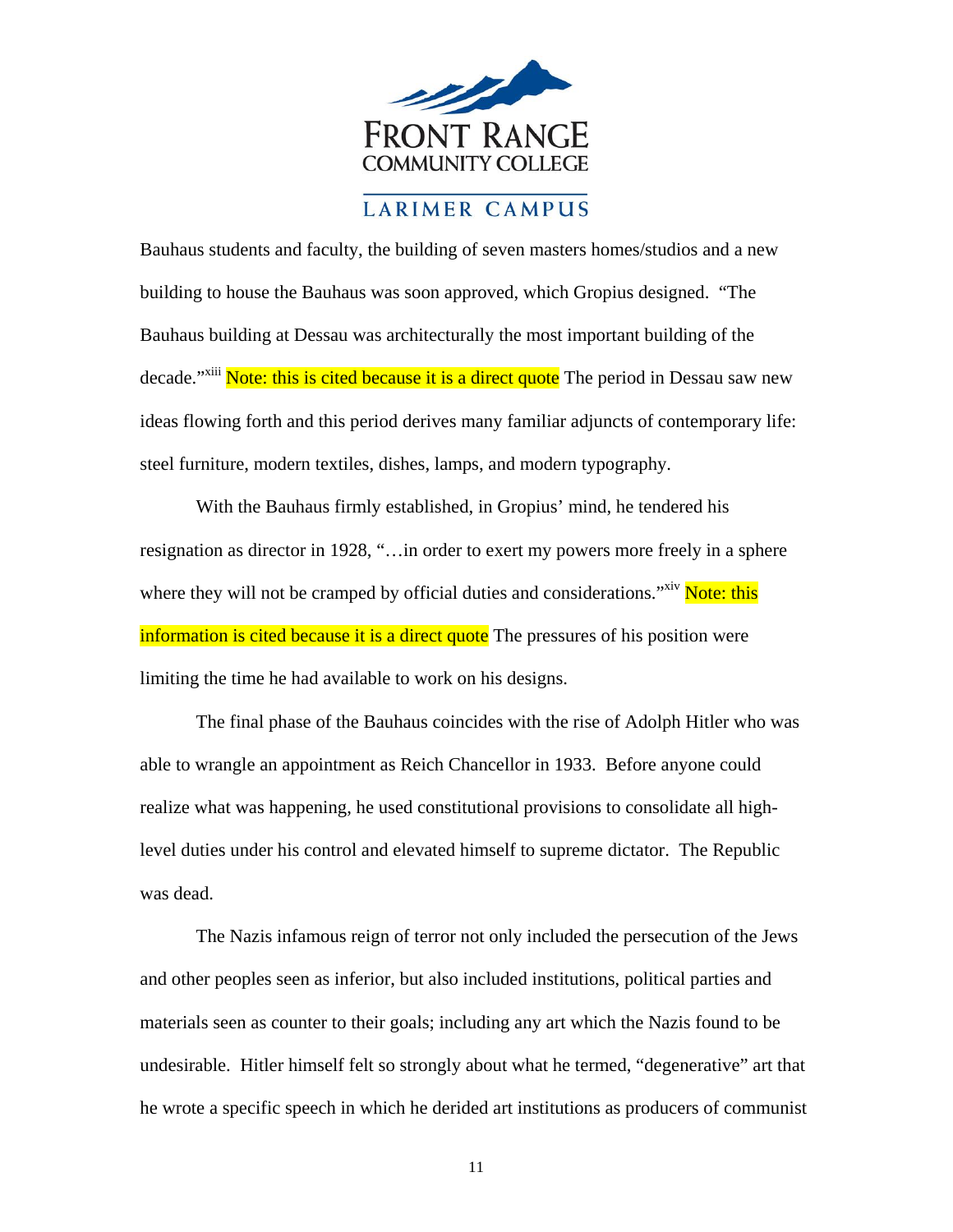

propaganda. He in turn created an agency termed *Reichskenstkammer,* in which all artists were to be enrolled and whose approval had to be obtained for any art exhibition. To enforce these measures, the police suppressed any non-approved artist, and threatened them with jailing or the insane asylum.<sup>xv</sup> Note: this information is cited because it is particular to the source author's research and is not common knowledge

The final days of the Bauhaus, known as the so-called Berlin period, lasted only until April 1933. The school had moved to a provisional home in Berlin in 1932 due to conflicts with the Nazi regime which had taken-over the municipal government in Dessau. Berlin, with its tenuous political climate offered little in the way of artistic inspiration, quite opposite of the move from Weimar to Dessau. It was also this move to Berlin which cost the school much of its vaunted faculty, including Kandinsky, Breuer, Bayer, and Moholy-Nagy, all of whom went their separate ways.

From virtually the very minute the existing members of the school set foot in Berlin, the Bauhaus came under attack by the surging Nazi party who were determined to annihilate all of whom they deemed opponents to their ideal. And as with the Weimar Republic, the Bauhaus succumbed to the rising tide of Nazism. As soon as the Nazis had consolidated all governmental power under their control, they closed the Bauhaus as, "a hotbed of cultural Bolshevism."<sup>xvi</sup> Note: this information is cited because it is a direct quote

Charles Dickens said in comparing London and Paris in the year 1775, "It was the best of times; it was the worst of times". The same could be said of Germany during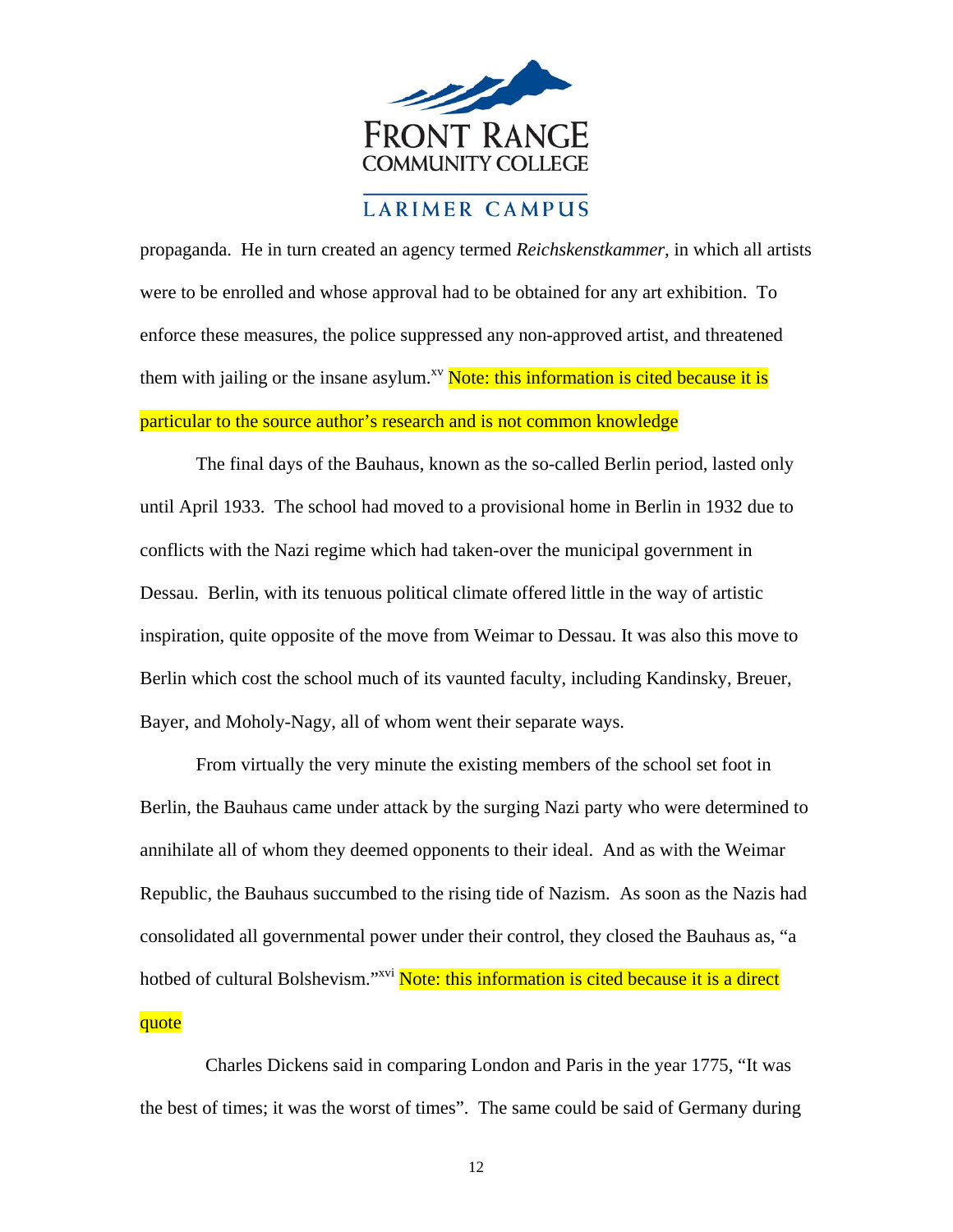

the years encompassing the Weimar Republic. These were years of phenomenal foresight, witness the drafting of the Weimar Constitution; and they were times of extraordinary narrow-mindedness, lest we forget the acts of baseness, violence and social unrest. The Republic had fairly lofty goals, and in the final analysis it must be said, failed to reach them. Also out of the ruination of the First World War emerged the Bauhaus. Its founders also possessed a novel realization of art and its place within society. At every step these men met nothing but obstacles to realizing their vision. Each period of its history exemplified certain artistic successes and political failures. In its final analysis, it must be pointed out that the Bauhaus didn't fail during the Weimar Republic years, but the Weimar Republic failed the Bauhaus by forsaking the one segment of society who was actually attempting to improve the world around them in a positive manner. The Bauhaus was the Republic's best of times.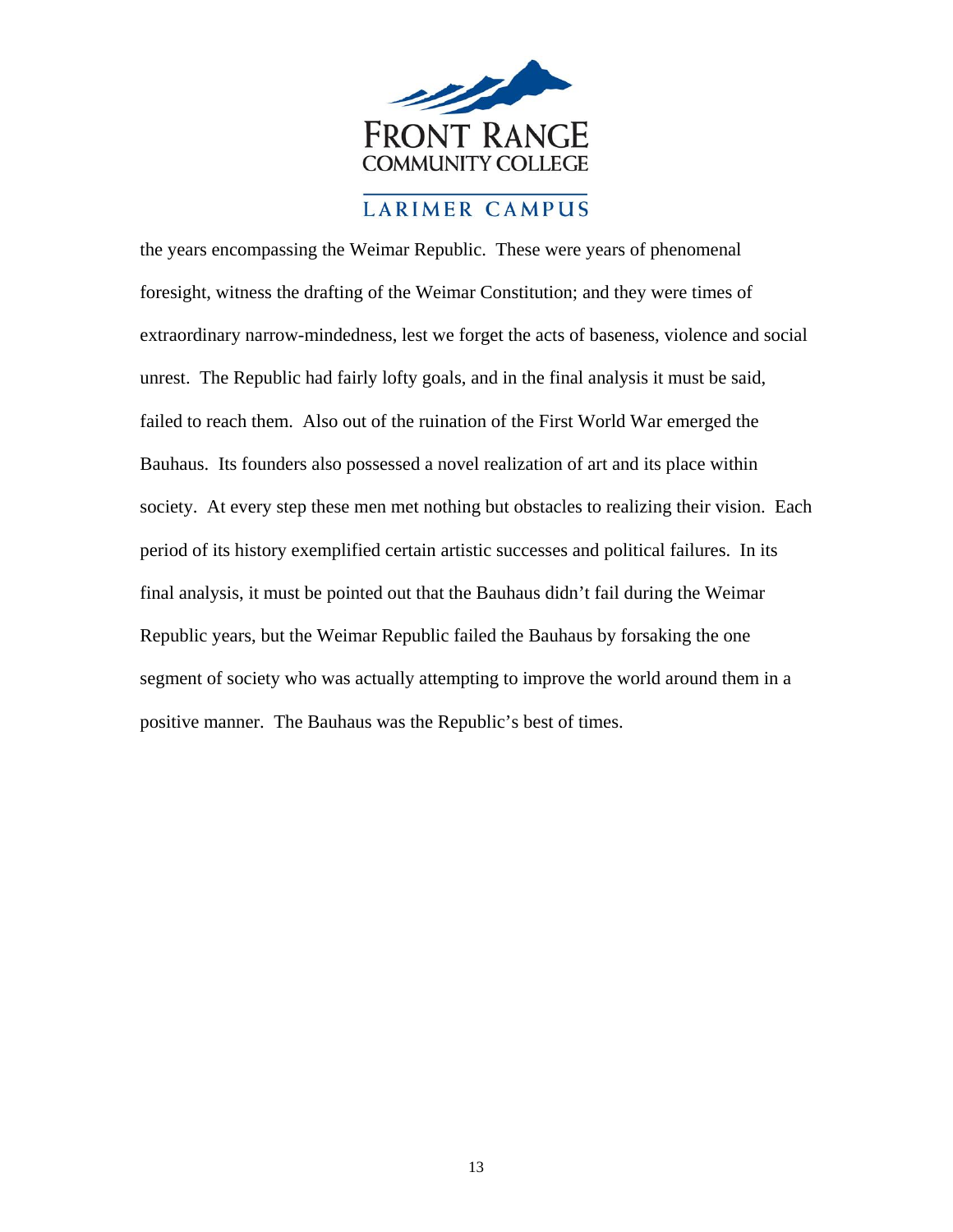

#### BIBLIOGRAPHY

- Bayer, Herbert. Bauhaus 1919-1928. New York, New York: Museum of Modern Art, 1936.
- Cooper, J. Abbott and Miller, Ellen. ABC's of Bauhaus. New York, New York: Cooper Union for the Advancement of Science and Art, 1991.
- Eberle, Mathias. World War I and the Weimar Artist. New Haven, Connecticut: Yale University Press, 1985.
- Expressionism: a German Intuition, 1905-1920. New York, New York: the Solomon R. Guggenheim Museum and San Francisco Museum of Modern Art, 1980.

Droste, Magdalena, Hahn, Peter, Hintz, Karsten, Mees, Bärbel, Weber, Klausr, Wolsdorff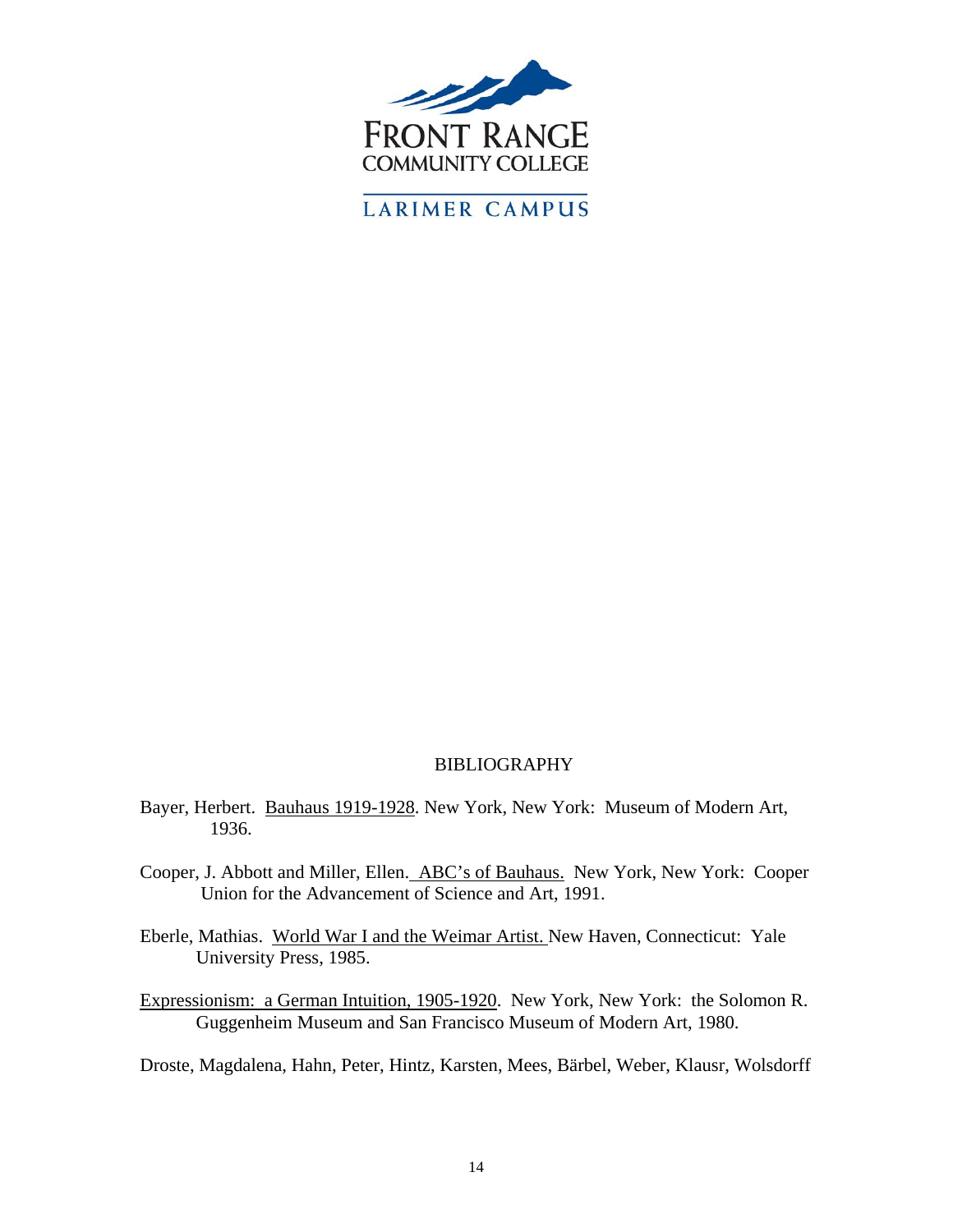

Christian. Bauhaus-Archiv Berlin The Bauhaus Archive / Museum of Design in Berlin. [http://www.bauhaus.de/english/bauhaus1919/index.htm.](https://www.bauhaus.de/de/) Accessed March 5, 2003.

Haftmann, Werner and Hentizen, Alfred and Leiberman, William S. German Art Of The Twentieth Century. New York, New York: Simon and Schuster, 1957.

Harlan, Hoffa. "Walter Gropius Innovator," *Art Education*, vol. 14, No. 1 (January, 1961).

Nuemann, Eckhard. Bauhaus and Bauhaus People. New York, New York: Van Nordstrom Reinhold, 1993.

Rosenberg, Arthur. A History of The German Republic. London: Methuen, 1936.

Wingler, Hans M. The Bauhaus. Cambridge, Massachusetts: MIT Press, 1962.

#### Note:

 $\overline{a}$ 

The above sources were found on the internet as well as multiple libraries. Each of these

library sources can be accessed via Prospector (ask your instructor or librarian about

Prospector). Also notice that the bibliography includes book, internet and journal sources

that provided background information for the paper as well as specific source material

related to the paper topic.

<sup>&</sup>lt;sup>i</sup> Magdalena Droste, Peter Hahn, Karsten Hintz, Bärbel Mees, Klaus Weber, Christian Wolsdorff, and<br>Bauhaus-Archiv Berlin, The Bauhaus Archive / Museum of Design in Berlin (2000); available from <https://www.bauhaus.de/de/>, accessed March 5, 2001.

ii Arthur Rosenburg, A History of The German Republic (London: Methuen, 1936), 39.

iii Hoffa Harlan, Art Education, Vol. 14, No. 1 (Jan., 1961), 12-28.

<sup>&</sup>lt;sup>iv</sup> Herbert Bayer, Bauhaus 1919-1928 (New York, New York: Museum of Modern Art, 1938), 12. v Ibid.

<sup>&</sup>lt;sup>vi</sup> Walter Haftmann, Alfred Hentizen, and William S.Lieberman, <u>German Art of the 20th Century</u> (New<br>York, New York: Museum of Modern Art, 1957), 19.